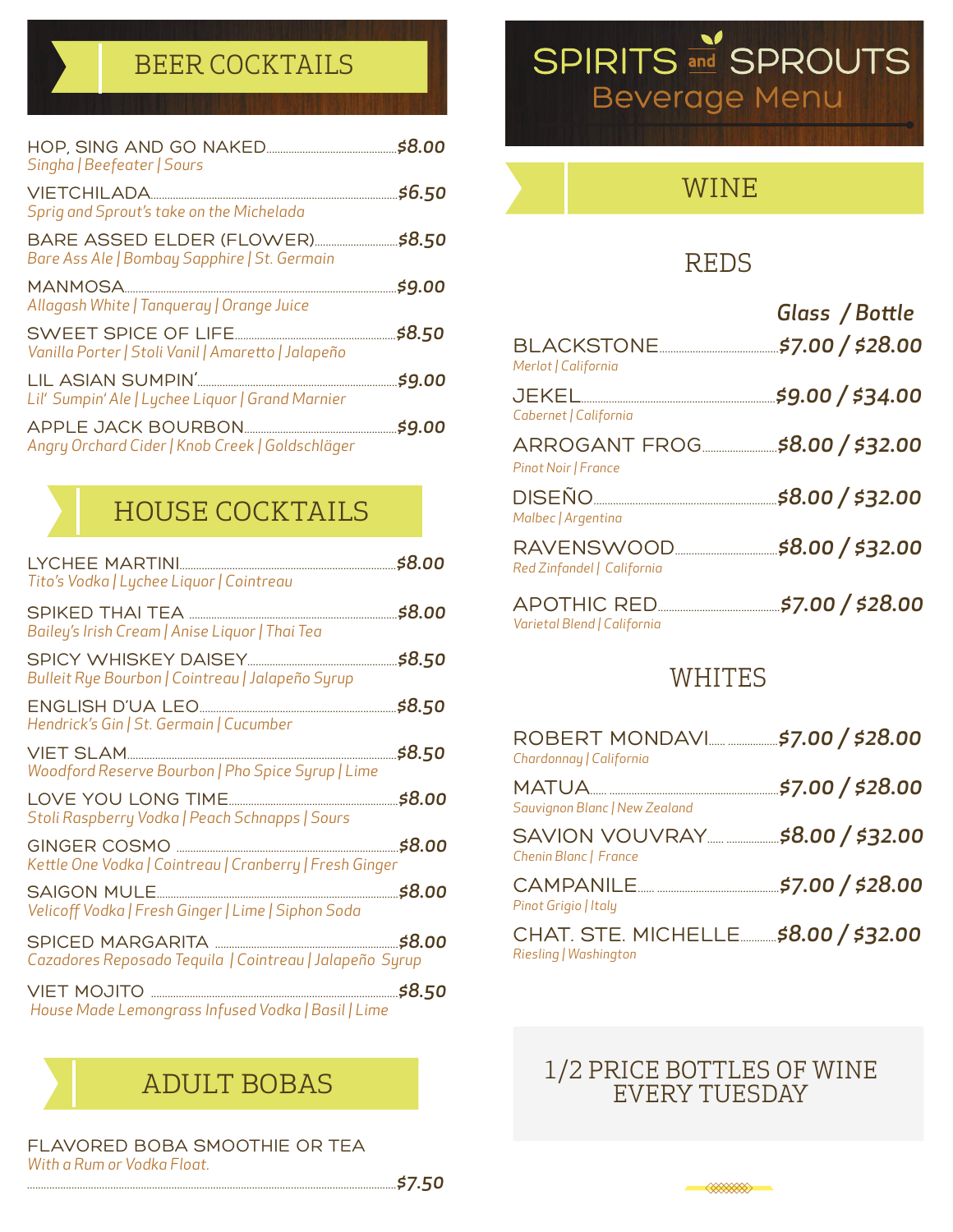### DOMESTIC Report of the creation of the creation of the creation of the creation of the creation of the creation

| Light Lager   Milwaukee, Wisconsin   4.17% |  |
|--------------------------------------------|--|

### IMPORT

| Dortmunder   Ho Chi Minh City, Vietnam   4.5%                                       | \$5.50 |
|-------------------------------------------------------------------------------------|--------|
| CHIMAY RED<br>Dubbel   Baileux (Chimay), Belgium   7.0%                             | \$8.00 |
| Belgian Strong Pale Ale   Melle, Belgium   8.5%                                     | \$8.00 |
| Munich Helles Lager   München, Germany   5.1%                                       | \$6.00 |
| SCHLENKERLA MAERZEN - (16.90z)<br>Rauchbier (Smoked Beer)   Bamburg, Germany   5.4% | \$8.00 |
| Pale Lager   Bangkok, Thailand   5.0%                                               | \$5.50 |
| Pale Lager   Qingdao, China   4.8%                                                  | \$5.50 |

### CRAFT

| English IPA   Longmont, Colorado   6.8%              |        |
|------------------------------------------------------|--------|
| Dubbel   Cooperstown, New York   8.5%                | \$7.00 |
| Witbier   Portland, Maine   5.0%                     | \$6.00 |
| California Common   San Francisco, California   4.9% | \$6.00 |
| Cider   Cincinnati, Ohio   5.0%                      | \$5.50 |
| Blond Ale   Bel Air, Maryland   5.0%                 |        |
| Oatmeal Stout   Booneville, California   5.7%        |        |
| American Pale Ale   Cleveland, Ohio   6.0%           | \$6.00 |
| Belgian Pale Ale   Washington, DC   7.0%             | \$6.00 |
| German Pilsner   Brooklyn, New York   5.4%           | \$6.00 |
|                                                      |        |



| DIRTY BASTARD - Founder's<br>Scotch Ale   Grand Rapids, Michigan   8.5%                      | \$6.00  |
|----------------------------------------------------------------------------------------------|---------|
| Vienna Lager   Cleveland, Ohio   6.2%                                                        | \$6.00  |
| American Amber Ale   Fort Collins, Colorado   5.2%                                           | \$6.00  |
| American Porter   Grand Rapids, Michigan   6.5%                                              | \$6.00  |
| American IPA   Healdsburg, California   8.0%                                                 | \$6.50  |
| American Brown Ale   Milton, Delaware   7.2%                                                 | \$6.00  |
| American Amber Ale   Blue Lake, California   7.5%                                            | \$6.00  |
| LITTLE SUMPIN' ALE - Lagunitas<br>American Pale Wheat Ale   Petaluma, California   7.5%      | \$6.00  |
| MERRY MONK'S ALE - Weyerbacher<br>Tripel   Easton, Pennsylvania   9.3%                       | \$7.00  |
| Russian Imperial Stout   Fort Bragg, California   9.9%                                       | \$7.00  |
| Black IPA   Middlebury, Vermont   6.0%                                                       | \$6.00  |
|                                                                                              |         |
|                                                                                              | \$6.00  |
| Strong Belgian Pale Ale   Fort Bragg, California   7.6%                                      | \$6.00  |
| American Pale Ale   Washington, DC   6.0%<br>Belgian IPA   Frederick, Maryland   8.3%        | \$6.00  |
| American Double / Imperial IPA   Brooklyn, New York   9.1%                                   | .\$7.00 |
|                                                                                              |         |
| American IPA   San Diego, California   7.0%<br>Quadrupel   Kansas City, Missouri   10.5%     |         |
|                                                                                              |         |
| American IPA   Escondido, California  6.9%                                                   |         |
| Saison - Farmhouse Ale   Kansas City, Missouri   8.5%                                        |         |
| American IPA   Kalamazoo, Michigan   7.0%<br>American Porter   Breckenridge, Colorado   4.7% |         |